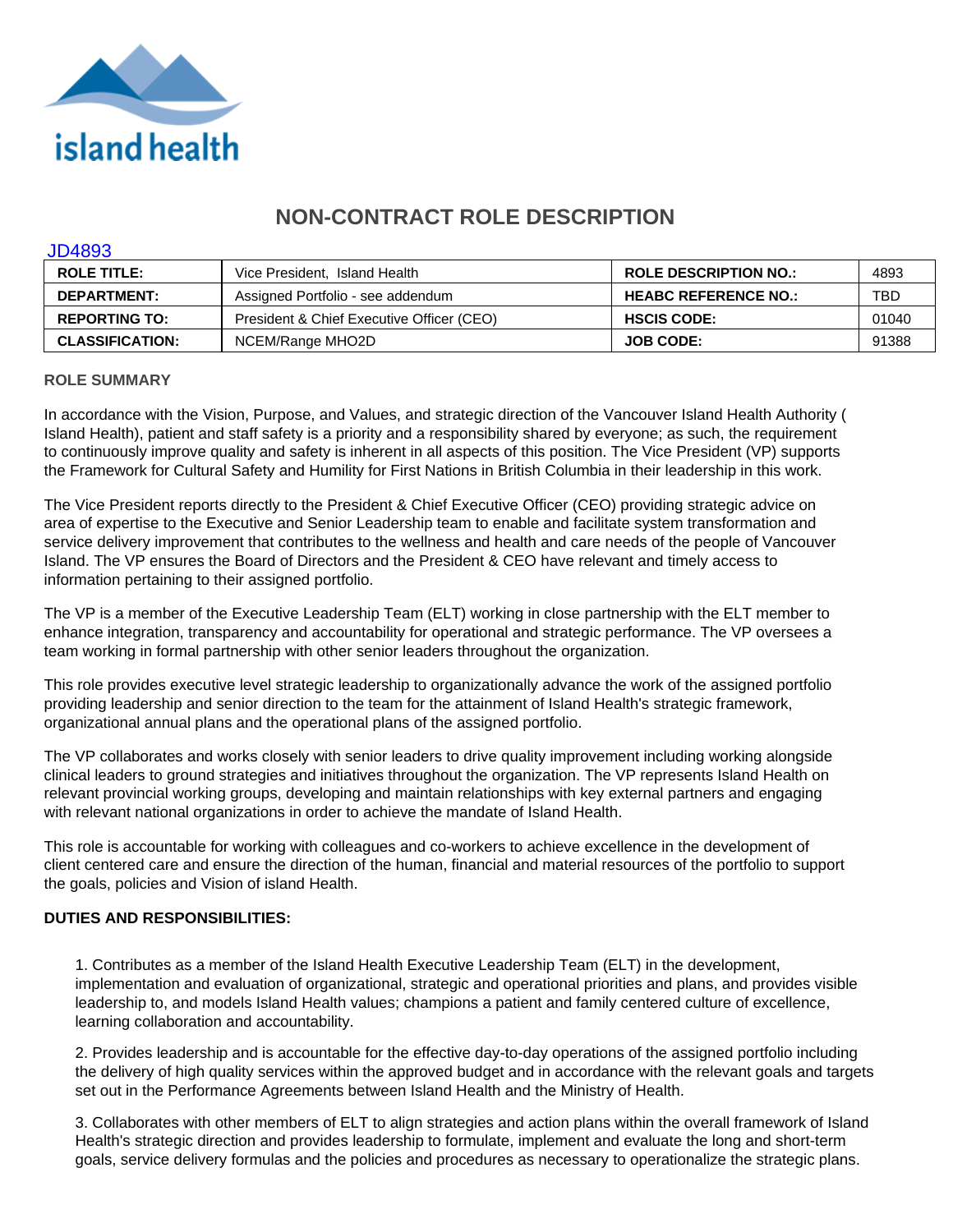4. Collaborates with both internal and external stakeholders to foster the development, implementation and evaluation of the integrated health services system through participatory, interactive and collaborative processes that cross sectors and communities; provides programs and services that respect the principles of universality, comprehensiveness and accessibility by working with key stakeholders.

5. Provides ongoing assessment of assigned programs to ensure integration and coordination of programs and services.

6. Facilitates an integrated, coordinated approach to portfolio planning to promote continuous improvement and system sustainability throughout Island Health.

7. Establishes and oversees annual operating plans and related budgets for the portfolio, developing an appropriate organization structure and allocating the financial, technological, physical, and human resources required to achieve current and long-range strategies and meet operating objectives within the organization's fiscal framework.

8. Provides leadership to portfolio members through coaching, guiding, mentoring and modelling Island Health values. Encourages dialogue and provides guidance and advice to facilitate resolution to work issues. Assists team members to define shared and individual goals, meet target dates and ensure alignment of team goals with program and service needs. Recruits staff and maintains an organizational for the portfolio that provides the highest level of quality service within budget parameters.

9. Formulates, and evaluates portfolio strategic and operational goals, ensures policies, procedures, regulations and standards necessary to operationalize the plan are in place across Island Health. Ensures Island Health maintains legal, ethical and professional standards and is consistent with provincial program standards.

10. Leads development of proposals for changed or new programs and services. Ensure proposals address analysis at the system level and support current or future requirements.

11. Supports partnerships and research initiatives to enhance and provide direction for new or modified program or service standards and/or levels of operation.

12. Provides leadership in the community as it relates to the assigned portfolio matters issues.

13. Ensures the assigned portfolio meets all requirements of accreditation bodies, provincial and federal legislation and/or regulations and achieves industry performance benchmarks.

14. Works in collaboration with the communications team, representing Island Health at media events and community groups on issues relating to Island Health matters and collaborates with the other Vice Presidents, on broader operational issues.

15. Represents Island Health and it entities' interests in discussions and/or negotiations with government, other external organizations and agencies providing or requiring support services from the organization.

16. Performs other related duties as assigned.

# **QUALIFICATIONS:**

# **Education, Training And Experience**

The qualifications for this position are listed at the end of the "Addendum".

#### **Skills And Abilities**

The skills and abilities for this position are listed at the end of the "Addendum".

# Addendum To Role Description, Vice President, Island Health

**Following are responsibilities and qualifications specific to the role of VP, Population Health & Public Health & Chief Medical Health Officer at Island Health.**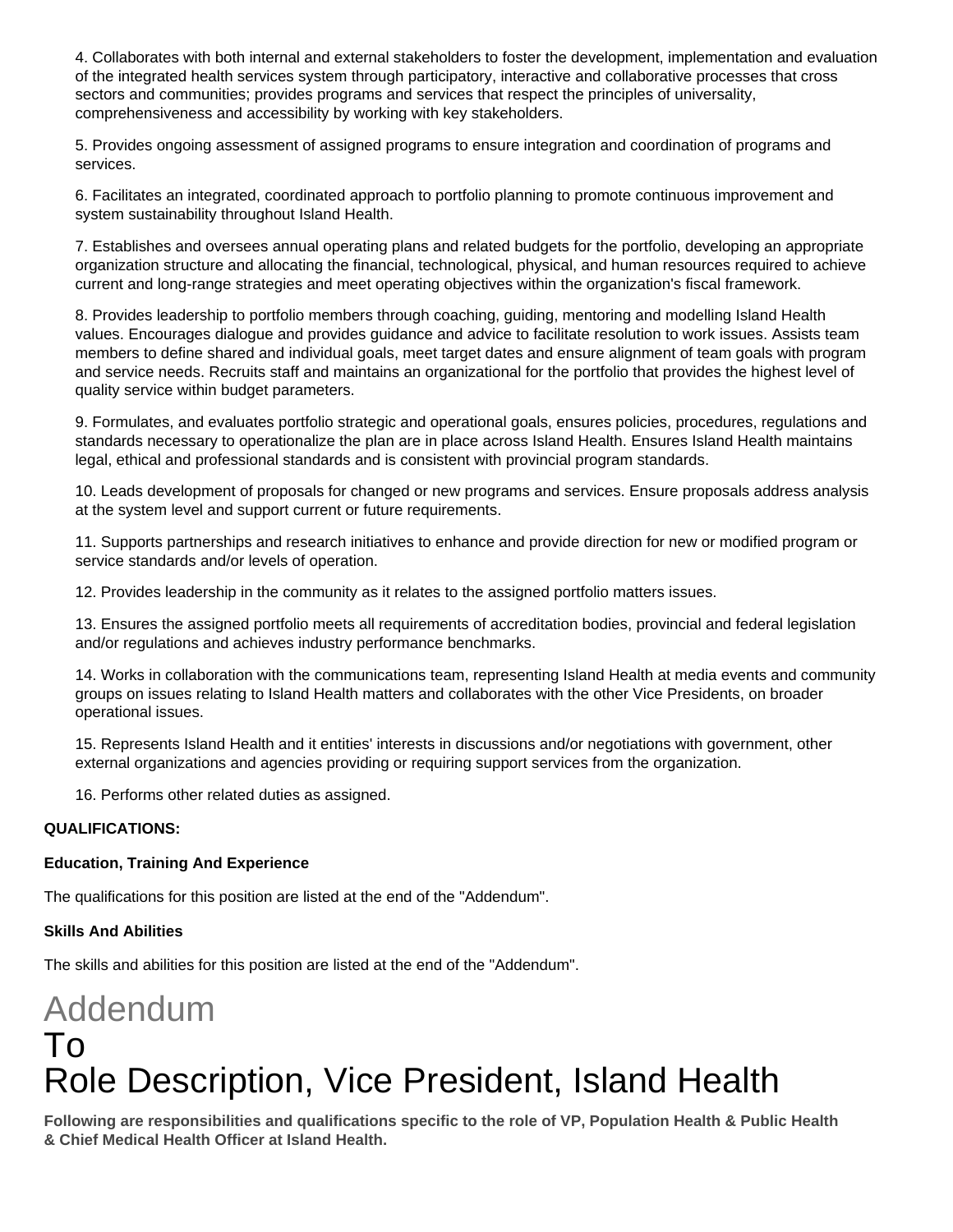# **Classification: MHOD2**

This position is responsible for complying with established professional standards in the quality of their work, as reviewed by the Provincial Health Officer.

Assigned portfolio includes leadership/oversight for the following:

- Public Health Programs including: health protection, communicable disease control, prevention and health promotion programs, public health surveillance, and public health emergency management.
- Population Health programs.
- Responsibilities of the Chief Medical Health Officer: Chief Medical Health Officers derive their powers and duties from the Public Health Act and have legislated responsibilities under a number of Acts and regulations, including Communicable Disease Regulations, the School Act, the delegated functions of the Drinking Water Protection Act, the Community Care and Assisted Living Act and the Tobacco and Vaping Control Act. In addition, CHMOs provide guidance in the development of Municipal Health By-laws.
- Providing evidence-based guidance to physicians, municipal councils, school boards, regional health boards and the community on a wide variety of health issues including communicable diseases, environmental health issues and complex health related social and behavioral problems of individuals and groups.
- Providing leadership in community medical consultation for Island Health and reports matters relating to health status of the population to the President and CEO, Executive Leadership Team, Health Authority Medical Advisory Committee (HAMAC), Island Health Board and applicable committees, and maintains communications with other health care providers, government and professional health organizations regarding health matters. Supports partnerships and research initiatives to enhance and provide direction for new or modified program or service standards and/or levels of operation.
- Provides senior leadership in the enforcement of a variety of Acts and Regulations, that includes those addressed by the Medical Health Officers, and those under the leadership of the other Vice Presidents, Clinical Operations. In all these include legislation such as the Public Health Act and School Act, as well as public health related Provincial and Municipal by-laws, and oversees the completion of relevant document/reports required by various local and national governing bodies to ensure standards are met and processes are followed.
- Supporting the Island Health Board, advocating on behalf of population and public health within the Island Health region. Speaks on behalf of vulnerable and marginalized members of the community, and those at risk, and advises the Board about health concerns and ways in which Island Health can contribute to improving population health and wellness in the region.
- Promoting a high standard of health, public health services, and health care in the community. Provides physician leadership and strategic advice related to population and public health strategies at provincial and regional levels, and at the local level.

# **QUALIFICATIONS:**

#### **Education, Training and Experience**

Licensed Physician in the Province of British Columbia, plus Fellowship in the Royal College of Physicians and Surgeons of Canada.

Master's Degree in a field of Public Health, Health Administration or Public Administration and a minimum of fifteen (15) years of recent related experience including experience in a population and public health setting in a progressively more senior executive leadership role within a large, complex and multi-site organization.

San'yas Indigenous Cultural Safety Training Program completion a requirement.

Certified Health Executive (CHE) or Canadian Society of Physician Leaders (CPSL) an asset.

#### **Skills And Abilities**

Excellent leadership skills with the ability to present views in a clear and compelling manner and develop trust and influence.